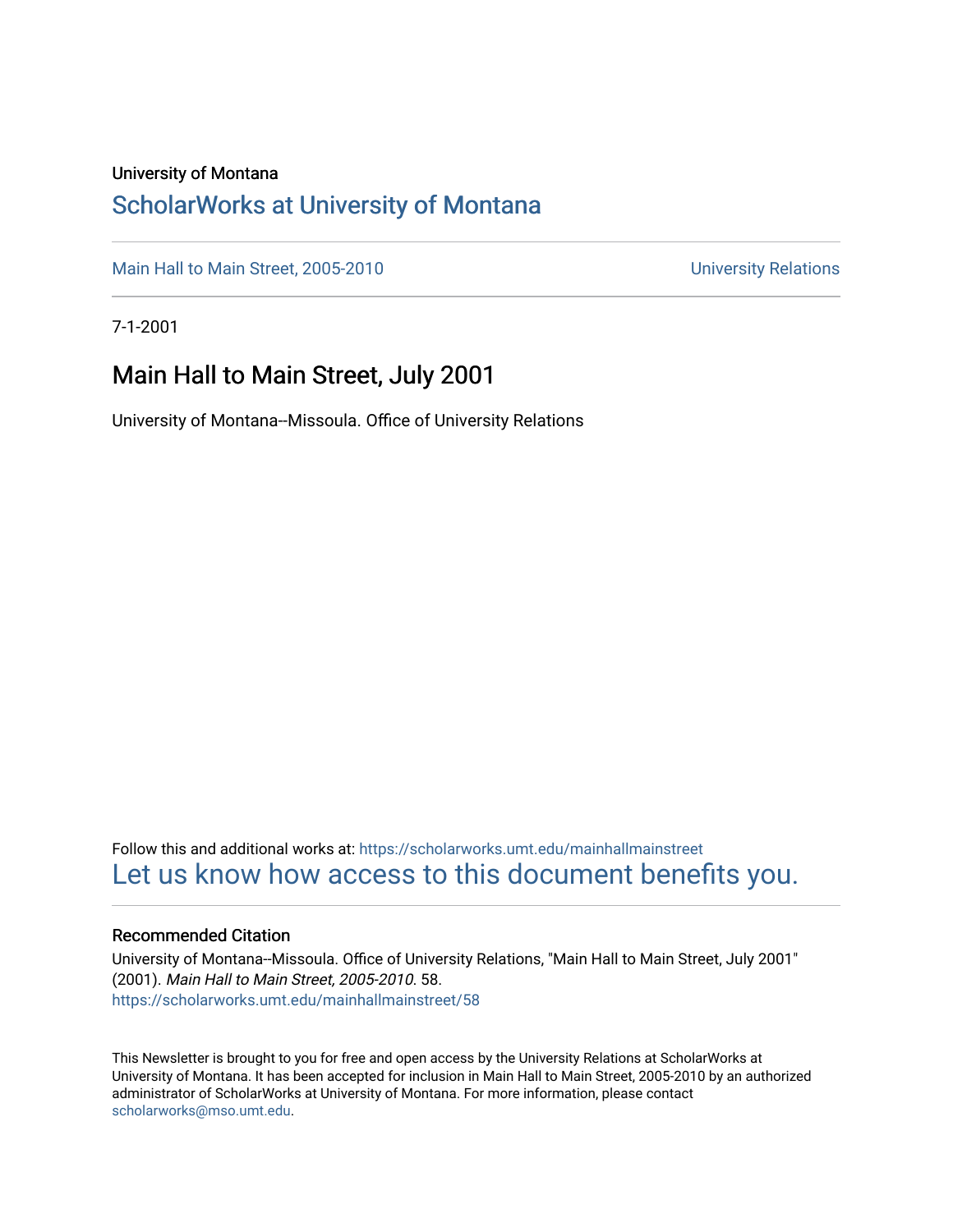# **Main Hall Main St.**

Vol. 7, No. 6 Connecting Campus and Community

## Law grads fill federal benches

resident Bush's first two nominees for U.S. district court judgeships are both Montan-

Prees ro<br>
iudgeshi<br>
graduated<br>
graduated who from UM's law school.

Richard Cebull of Great Falls, a 1969 graduate, and Sam Haddon of Missoula, a 1965 grad,<br>were concon-



**Cebull**

firmed to fill Montana's two vacant federal district judgeships.

district judgeships, so the confirmations should ease the case backlog for the state's only active U.S. district judge, Donald Molloy of Missoula. U.S. Senators



Haddon

Max Baucus and Conrad Burns pledged bipartisan support for both candidates to speed the nominations.

The Senate Judiciary Committee voted 19-0 in favor of their confirmationsonjuly 19 before the full Senate gave its approval.

Cebull, 57, will serve in Billings, replacing Judge Jack Shanstrom, who is on senior status, a judicial semiretirement, because of health reasons. Haddon, 63, will fill the position in Great Falls vacated by U.S. District Judge Charles Lovell, who took senior status in June 2000.

## UM earns licensing award.

Integrative of Montana's prowi-<br>
ing grizzly bear logo can be found on<br>
everything from coffee bags to lug-<br>
gage tags these days — a fact that led<br>
the National Collegiate Licensing he University of Montana's prowlinggrizzlybearlogo can be foundon everything from coffee bags to lug-

the National Collegiate Licensing Association to present UM with its 2001 Synergy Award.

NCLA presents the award to the nation's best collegiate licensing program. UM Executive Vice President Bob Frazier and licensing director Denise Person — the driving forces behind the logo products — were on hand to receive the Synergy Award during NCLA's annual workshop June 8-10 in Salt Lake City.

'I think this award demonstrates how unique and innovative our program is," Fraziersaid, *<sup>i</sup>* "We were clearly one of the

smallest schools represented at the conference, and for us to win out overschools the size of the University of Missouri or (the University of California, Los Angeles) is prettysignificant."

In 1999 UM became the first university in the nation to market its own labeled line ofclothing, Griz Gear. All Griz Gear products are recruitment tools for UM, since

## New service supports Grizzly athletics

beloved Grizzlies simply by surfing<br>the Web or checking their e-mail.<br>SnapWave Communications to provide M sports fans can now support their beloved Grizzlies simply by surfing the Web or checking their e-mail.

SnapWave Communications to provide Internet service to UM's sports department and its fans. The service costs \$19.95 per month, \$3 of which is paid directly to Intercollegiate Athletics to supports its programs. Fans also can pay \$220 for an annual subscription and get one month free.

'It's a great way for alumni or fans to give back to the school and get a quality service," saidSteveMoats, SnapWave's president. "If we get 10,000 subscribers, that's \$30,000 per month or \$360,000 per year going back to the University."



hangtags on the clothing display a UM Web address and a toll-free number for Admissions and New Student Services.

Person said Griz Gearwas designed to appeal to the nine million tourists who visit Big Sky Country each year.

Since Griz Gear came out, other universitieshave followed suitwith their own labeled clothing lines. Person said she has fielded calls in the last six months from Gonzaga. Stanford and Cornell universities about how to run an effective licensing program.

"Winningthis awardwas a fantastic accomplishment for us," she said. "We've been able to think outside the box and get ahead of the competition."

The University also markets Griz Grub-food products such as bottled water and coffee— and

Griz Gifts, avarietyofknickknacks andgift ideas. And Frazier said UM may begin marketing prints of University artwork as "Griz Gallery" items.

He said retail sales of licensed UM products totaled more than \$200,000 last year, with royalties of 7.5 percent coming to the University.

Moats said the service is available to 98 percent of the U.S. population and in 25 countries. Subscribers can each have up to five e-mail addresses using the "@mon<tanagrizzlies.com>" domain name. Theyalso receive five megabytes of space for personal Web pages, and fans can instant message their family and buddies.

In addition, subscribers will receive a CD-ROM that includes Griz video highlights, schedules, media guides and inside information. AnewupdatedCD-ROMwill be sent to subscribers each season.

UM supporters can subscribe to the new service by visiting [www.montana](http://www.montana-grizzlies.com)grizzlies.com, calling(877) 736-7129orusing a CD-ROM to install the Internet software.

The Discovery Continues at The University of Montana